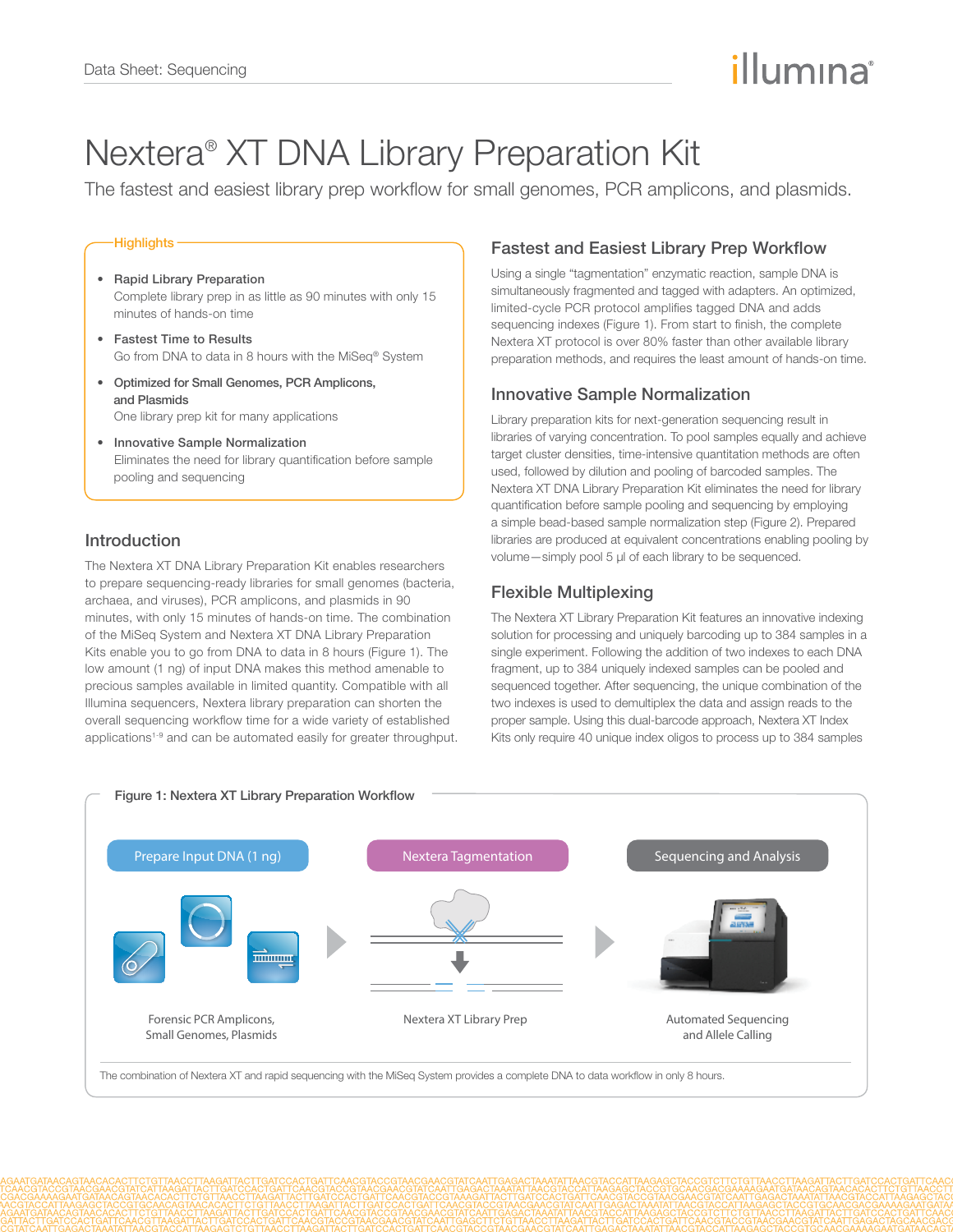

for a scalable approach. Multisample studies can be conveniently managed using the Illumina Experiment Manager, a freely available software tool that provides easy reaction setup for plate-based processing.

#### Simple User Interface for Analysis

MiSeq Reporter provides automated on-instrument analysis for various applications including small genome *de novo* or resequencing, PCR amplicon, and plasmid sequencing. Sequencing results and analysis are easy to view and interpret. For example, using the PCR Amplicon workflow in the MiSeq Reporter software, sequence data are automatically categorized into intuitive tabs: Samples, Regions, and Variants (Figure 3). Within each of these tabs, the variant score, quality (Q) score, and sequencing coverage levels can be determined down to single bases, allowing easy analysis of variants of interest.

## High Coverage, Accurate Calls

To illustrate the power of amplicon sequencing with Nextera XT and the MiSeq System, nine PCR amplicons of varying sizes were prepared from two different samples of human DNA. Amplicons from each sample were pooled and 1 ng of DNA from each pool was prepared using the Nextera XT kit. Libraries from the two sample pools were combined, sequenced with paired-end  $2 \times 150$  reads on the MiSeq System, and analyzed with MiSeq Reporter using the PCR Amplicon workflow. The approximate mean sequencing coverage values per amplicon and number of variants called (variant score > 99) identified within the amplicons in one of the two samples are shown in Table 1. The output of the MiSeq System supported sequencing of these amplicons to a depth of > 12,000x, enabling



MiSeq Reporter provides automated on-instrument analysis for various applications, including PCR amplicon shown here. Samples, regions, and variants are easily accessible, and variant scores, quality (Q) scores, and coverage plots are shown at single nucleotide resolution.

Figure 3: PCR Amplicon Workflow in MiSeq Reporter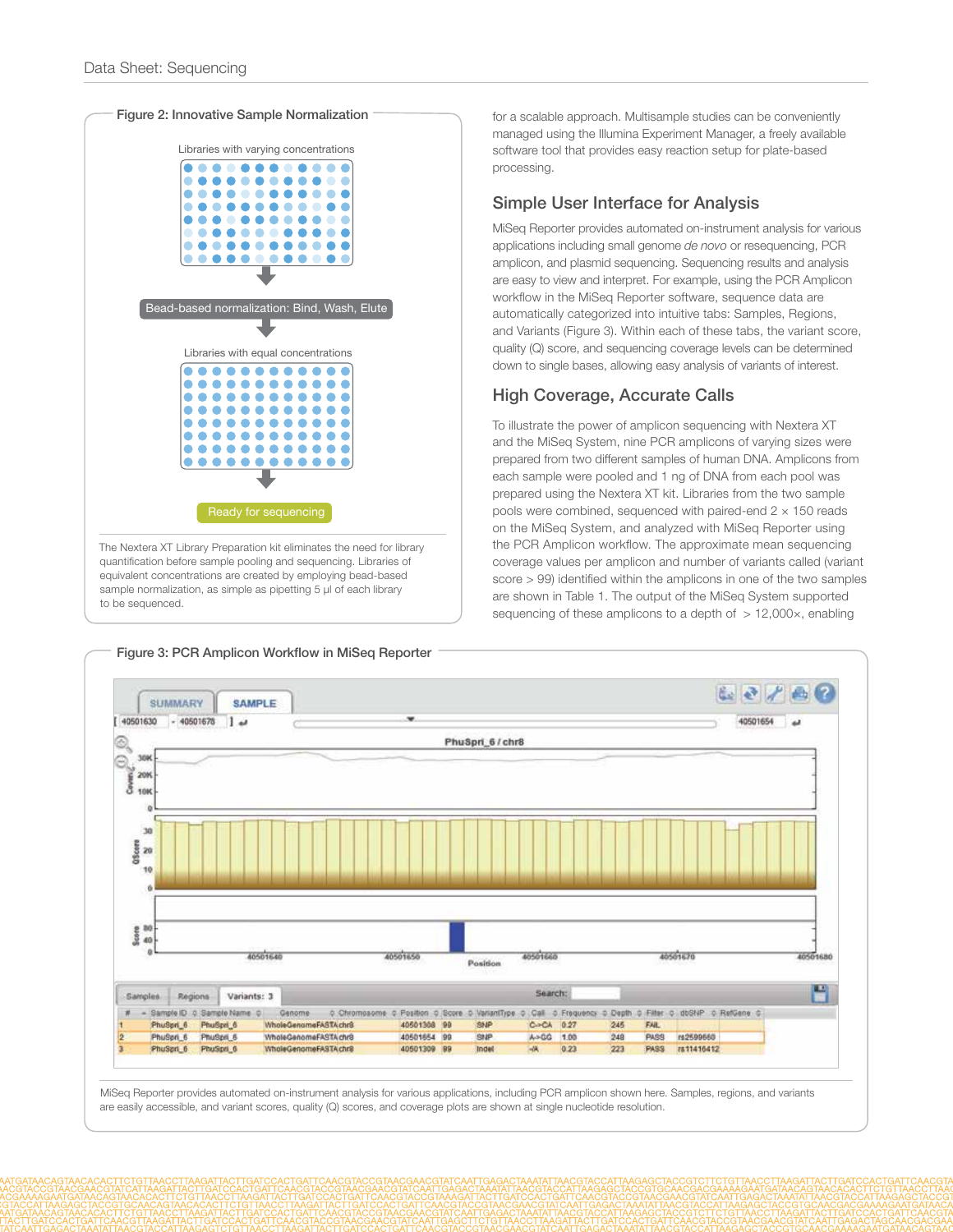| Amplicon<br>Length (bp) | <b>Mean Coverage</b><br>(thousands of reads) | <b>Variants Called</b><br>(SNVs/Indels) |
|-------------------------|----------------------------------------------|-----------------------------------------|
| 953                     | 15.1                                         | 4 SNVs                                  |
| 1083                    | 27.4                                         | 4 SNVs                                  |
| 1099                    | 22.1                                         | 1 SNV                                   |
| 1800                    | 22.4                                         | 7 SNVs                                  |
| 1809                    | 17.8                                         | 1 SNV                                   |
| 2166                    | 17.6                                         | 7 SNVs                                  |
| 3064                    | 12.5                                         | 4 SNVs                                  |
| 3064                    | 13.3                                         | 1 SNV                                   |
| 3072                    | 14.8K                                        | $1$ SNV $+$ 1 indel                     |

confident variant calling. Of the 31 total variants called in this example, 94% are confirmed within the dbSNP database. These results show that coverage is high and even across a range of amplicon sizes, and that variant calls are accurate.

## Even Coverage Across Large Amplicons

Large amplicons (> 1 kb) produced by long-range PCR can be easily prepared with the Nextera XT kit and sequenced on any Illumina sequencer. In Figure 4, coverage along amplicon length and position of called variants is shown for a single 5.1 kb amplicon in a highly variable non-coding region of the human genome. The 5.1 kb amplicon was part of a pool of 24 amplicons from human DNA ranging in size from ~300 bp up to 10 kb. Amplicon pools were generated from five different samples, and Nextera XT libraries were made using 1 ng of DNA from each pool. Libraries were combined and single-read sequencing was performed using 1  $\times$  150 bp cycles on MiSeq and analyzed using MiSeq Reporter with the PCR Amplicon workflow.

## *De Novo* Assembly of Small Genomes

To show the utility of Nextera XT for preparing microbial genomes, 1 ng of genomic DNA from *Escherichia coli* reference strain MG1655 was prepared using the Nextera XT kit and sequenced using paired-end  $2 \times 150$  bp reads on the MiSeq System. The data were analyzed using the Assembly workflow on the MiSeq Reporter. Total post-run analysis time for this sample was 28 minutes. Assembly metrics are shown in Table 2. A high-quality assembly was produced, with excellent N50 scores and coverage. This data set is available for analysis in BaseSpace®, the Illumina cloud computing environment<sup>10</sup>.





| Parameter                 | Value     |
|---------------------------|-----------|
| Percent of genome covered | 98%       |
| Number of contigs         | 314       |
| Maximum contig length     | 221,108   |
| Base count                | 4,548,900 |
| N <sub>50</sub>           | 111,546   |
| Average coverage per base | 184.9     |

Figure 4: Coverage of Large Amplicons